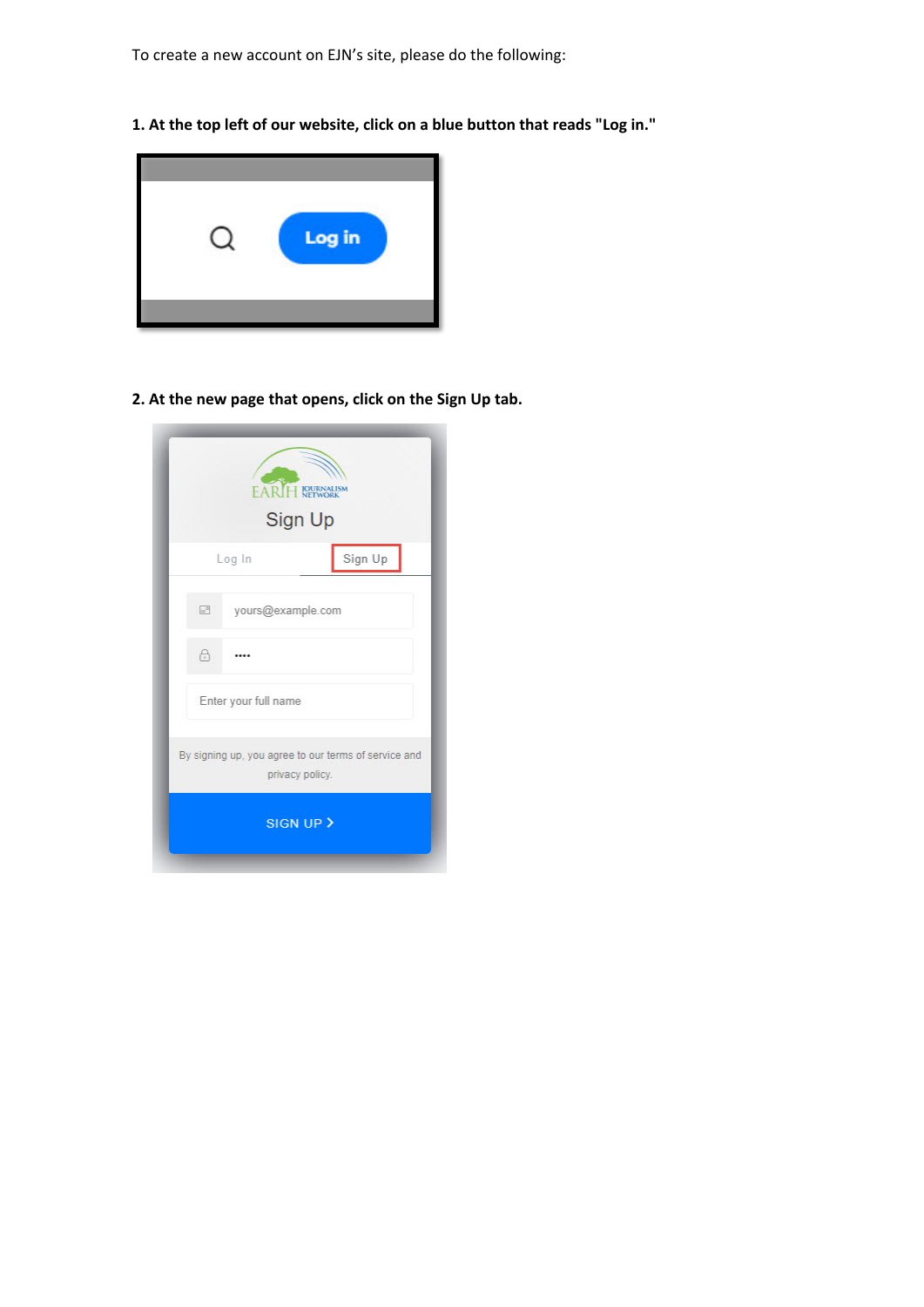**3. Type in your e-mail that you would like to use to register an account, and create a password. Your password must contain at least 8 characters and at least three of these conditions: lower case letters, upper case letters, numbers or special characters. It also can't have more than 2 identical characters in a row. Once you're ready, click Continue.** 

|        |                          | <b>Sign Up</b>                                                          |
|--------|--------------------------|-------------------------------------------------------------------------|
|        | Log In                   | Sign Up                                                                 |
| $\Box$ | info.ejn@internews.org   |                                                                         |
| 6      |                          |                                                                         |
|        | Earth Journalism Network |                                                                         |
|        |                          | By signing up, you agree to our terms of service and<br>privacy policy. |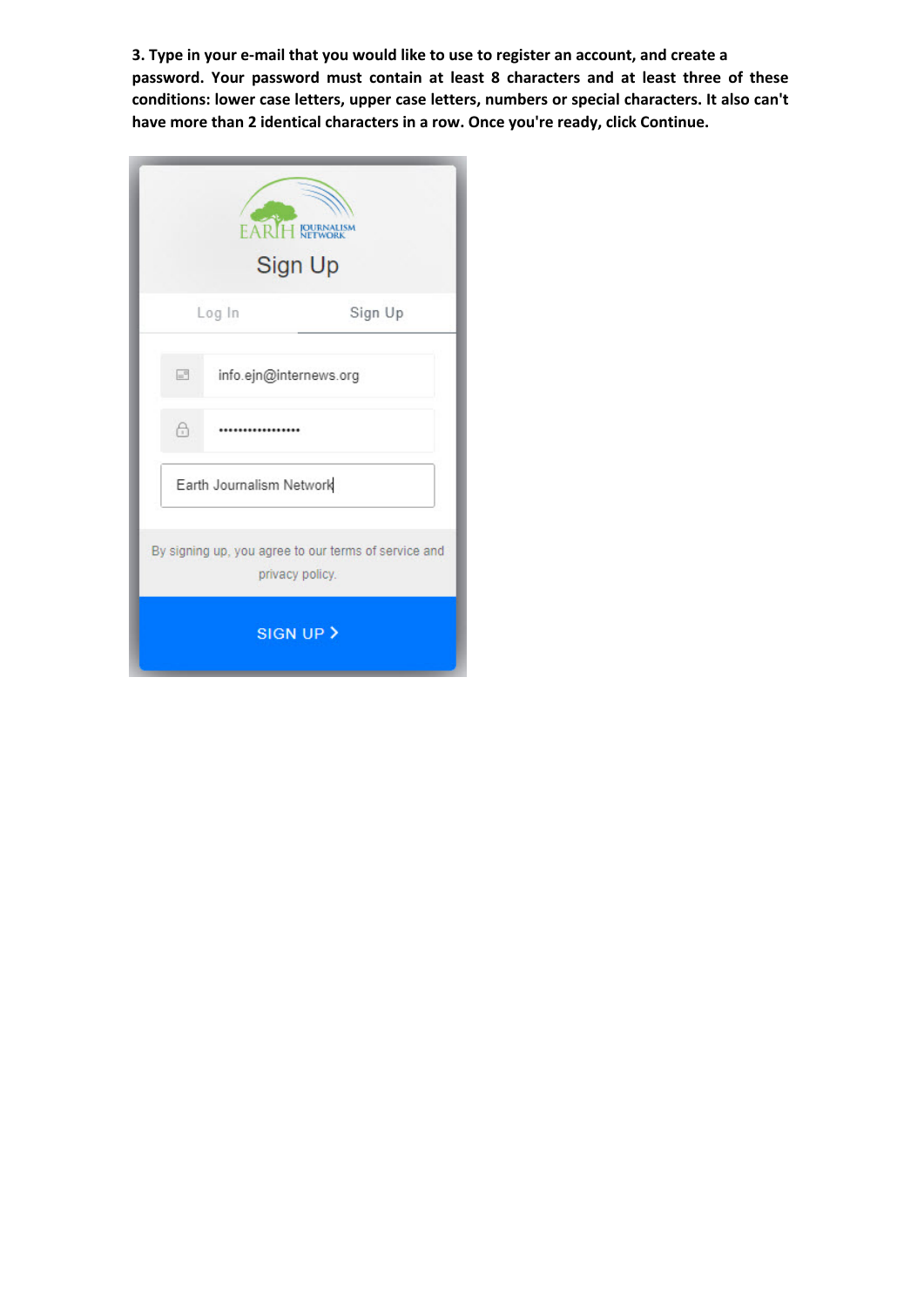**4. Next, you will be redirected back to EJN's homepage and you will receive an email verification link. The email will come from "Earth Journalism Network, info.ejn@internews.org" with the subject line "Verify your email." Please click the link in the email and you should see this image.** 

**Next, please click "back to Earth Journalism Network" to finish setting up your profile.**